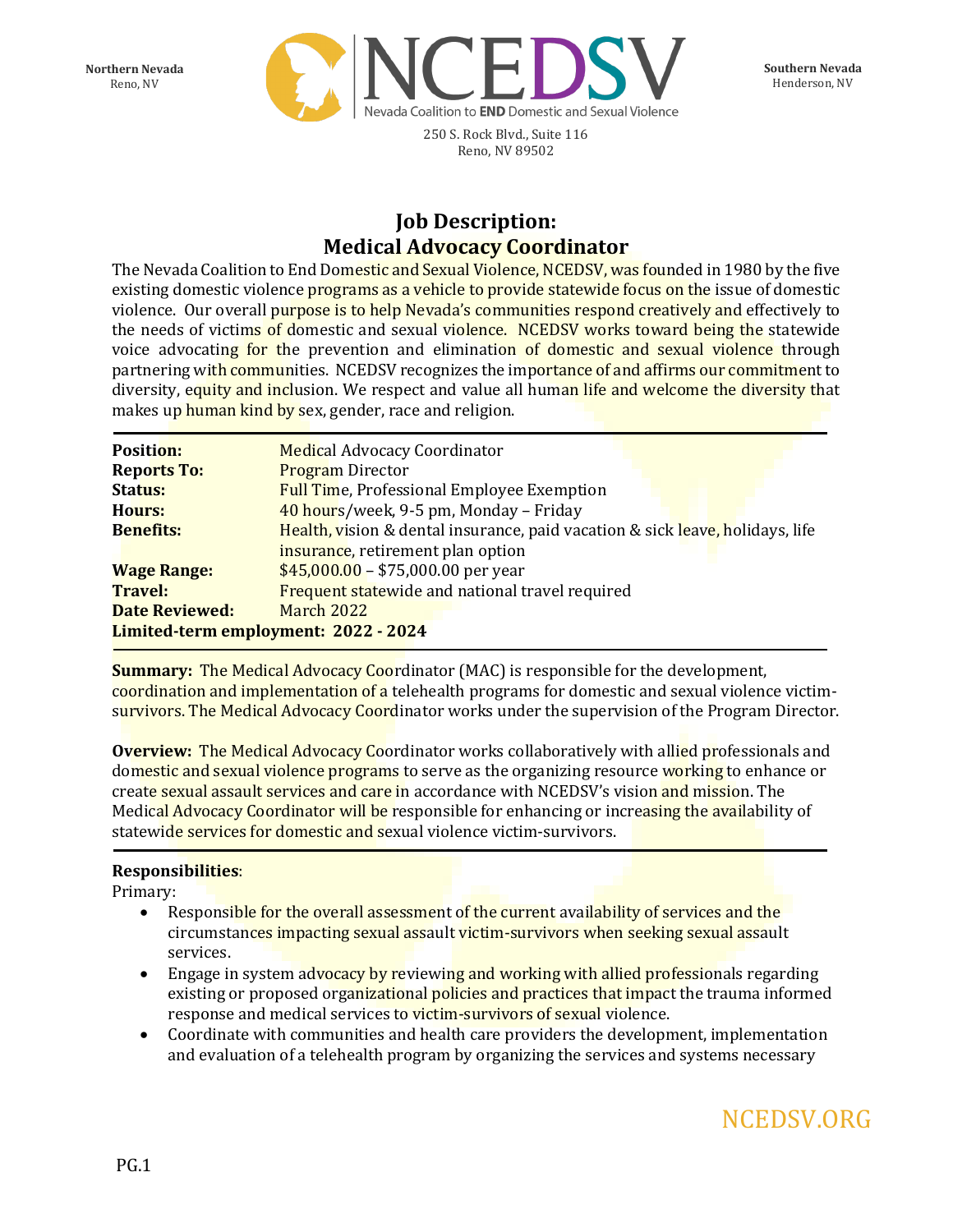for a multidisciplinary approach to providing trauma-informed care for domestic and sexual violence victim-survivors.

- Conduct outreach to health care agencies and individual healthcare providers to establish awareness and understanding of local prevalence of sexual assault including availability of services.
- Design, research, and implement technical assistance strategies including trainings based on COVID-19 mitigation; identify appropriate materials and provide information requested by organizations and individuals; conduct follow-up to assess effectiveness of information provided.

Representation:

Serves as agency representative and ambassador in all internal and external interactions and communications in a manner that upholds the Coalition's mission and vision statements and guiding principles.

Possible Board Committee Assignments:

• TBD

Physical Demands:

- Ability to lift 25 lbs.
- Sitting for extended periods of time

## **Qualifications:**

Required skills, knowledge and ability:

- Excellent verbal, written, and organizational skills
- Computer literacy and proficiency with MS Office Suite
- Access to reliable transportation to travel as needed to complete job duties, valid Driver's license and proof of insurance necessary
- Ability to read, write, and speak Spanish preferred
- Ability to adapt to changes in work duties, processes and technologies
- Ability to work independently as well as collaboratively with co-workers who have a diverse range of communication styles and approaches to program planning in a highly interactive and highly productive work environment
- Ability to manage time, evaluate progress, and adjust activities to complete assignments within established timeframes
- Experience working in a non-profit environment
- Strong presentation and public speaking skills required
- Previous experience working with or in rural communities, preferred
- Outreach experience preferred
- Knowledge of fostering collaboration between individuals
- Knowledgeable about medical response to sexual assault and related legislation
- Understanding of domestic and sexual violence issues, stalking, program service provision, and commitment to ending violence